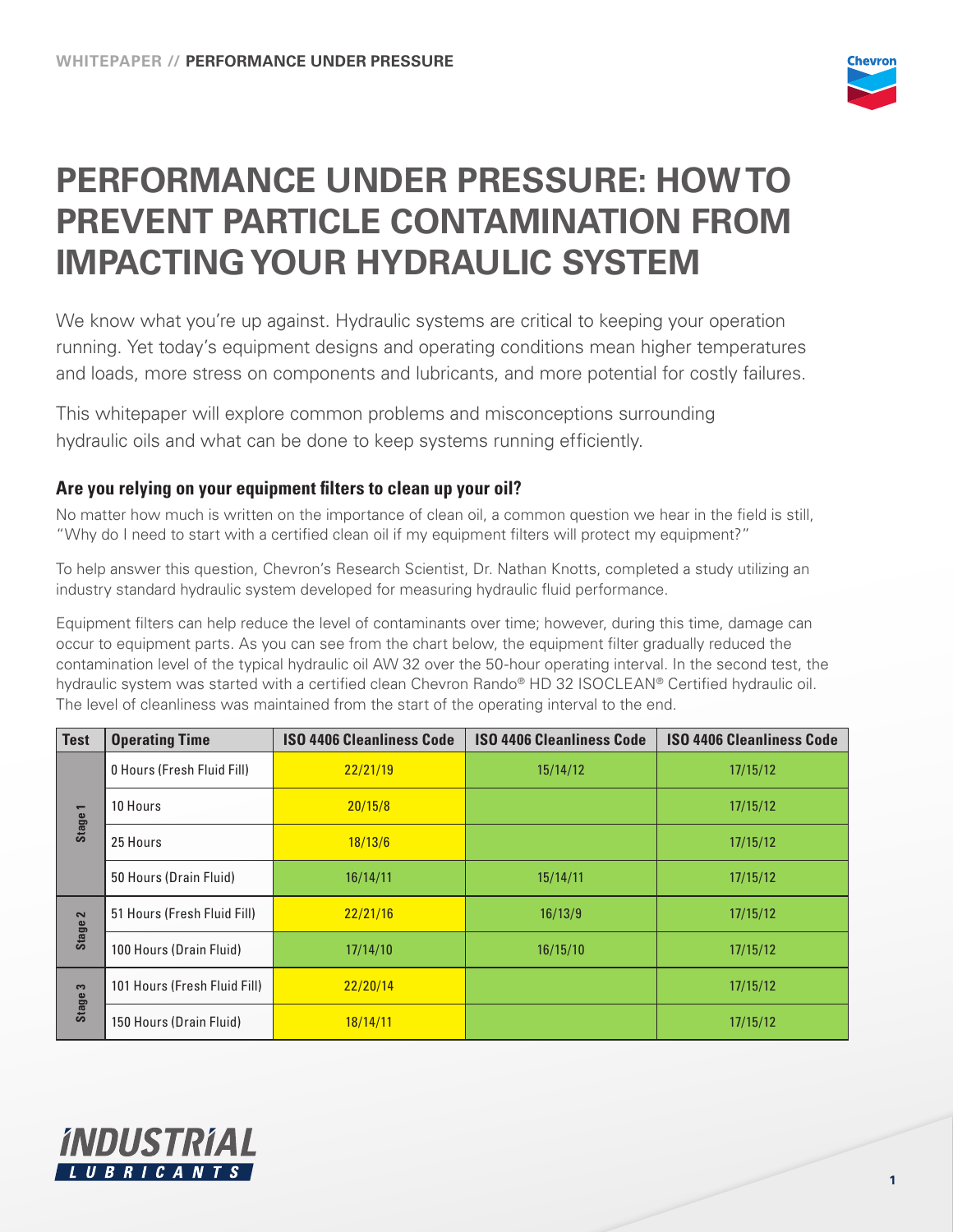

The hydraulic system parts were inspected after the 150-hour test. As shown in the hydraulic vanes below, the level of wear was more severe in the system using the typical hydraulic oil AW 32 compared to the system using the Chevron Rando® HD 32 ISOCLEAN® Certified hydraulic oil.





New Vane





Chevron Rando HD 32 ISOCLEAN® Certified (150 hours) Typical Hydraulic Fluid B ISO 32

While system filters can help reduce the contamination level of new typical lubricants, damage can occur during this time. It is always recommended to start with certified clean new lubricant that meets the equipment manufacturer cleanliness requirements.

## **Can oil cleanliness affect pressure efficiency in hydraulic systems?**

Based on the previous tests, we can draw one conclusion: starting with a Chevron ISOCLEAN certified clean hydraulic oil will result in much lower wear compared to a typical hydraulic fluid over the same time period, even with the system filter operating efficiently. With a typical hydraulic fluid, it may take a while for the wear generated by lubricant contamination to result in equipment failure, but during that time it will most certainly degrade equipment performance.

Another question we explored was whether oil cleanliness has an impact on hydraulic system pressure. Again, we compared three types of lubricants in an Eaton high-pressure vane pump: a Chevron Rando HD ISOCLEAN® Certified hydraulic fluid with a system filter, a typical hydraulic fluid with a system filter and a typical hydraulic fluid with a system filter in bypass.

You can see the difference quite vividly by looking at the pressure control curve that measures the pressure in pounds per square inch (PSI) over a period of between 10 and 15 minutes.

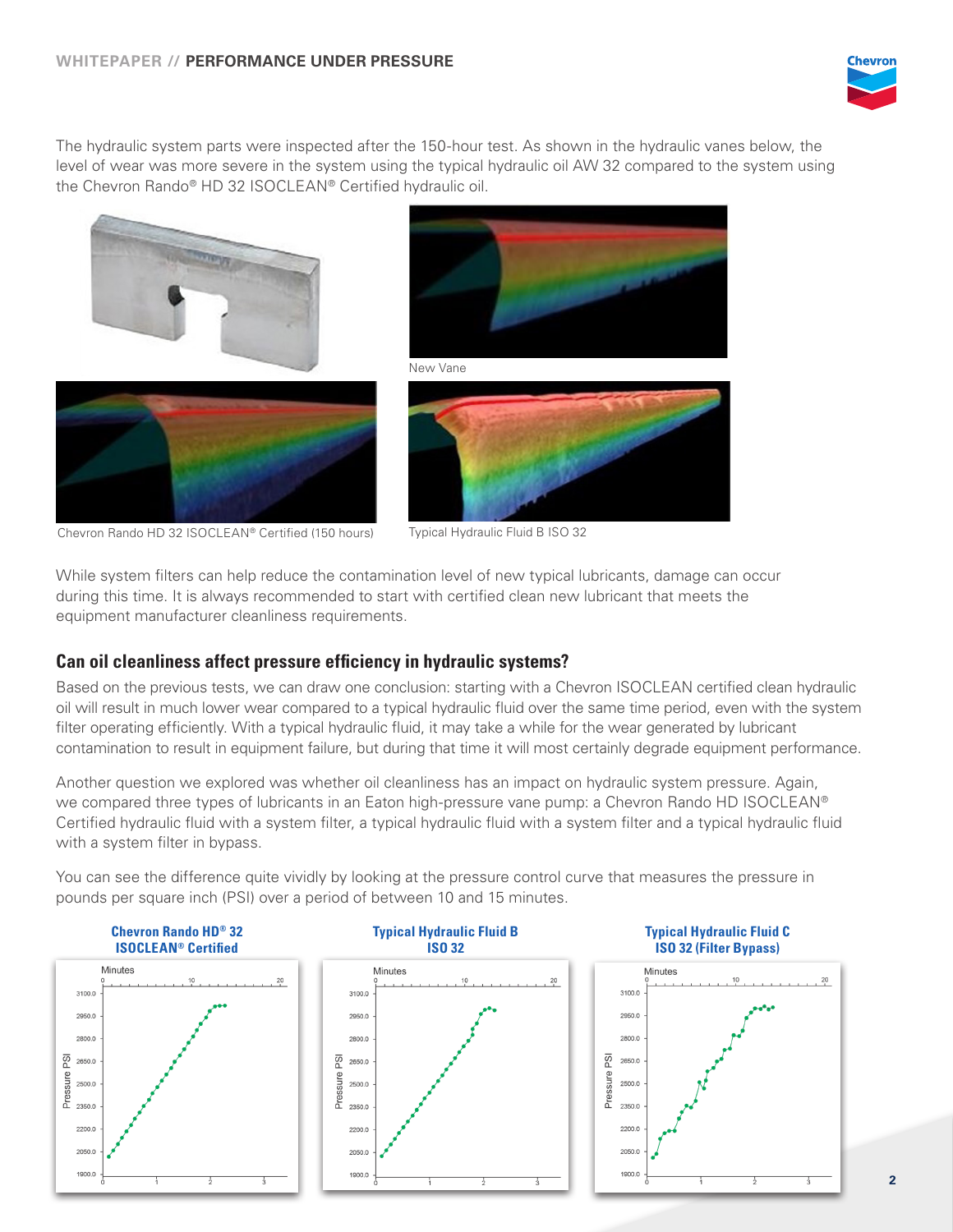

The typical hydraulic fluid with the system filter in bypass resulted in an extremely volatile pressure curve. These are signs of interruption of the pressure control valve caused by particle contamination or damage. This finding corresponded to a highly visible wear on the valve cylinder and piston.

Even with a typical hydraulic fluid running through the system filter, we see a somewhat jerky pressure control curve, indicating interruptions of the hydraulic system performance. Upon examination, the valve cylinder and piston showed signs of wear, which was less pronounced than with the unfiltered fluid, but visible nonetheless.

With typical hydraulic fluids, the pressure control valve loses its ability to provide stable, smooth pressure. In contrast, the Chevron Rando® HD ISOCLEAN® Certified hydraulic fluid produced a very smooth pressure curve, indicating no interruptions to the pressure control valve. We saw no wear on the valve cylinder or damage to the piston.

So can lubricant contamination have an impact on hydraulic pressure? The answer is clearly yes, meaning that the equipment you operate will not perform as efficiently as needed, reducing production and possibly increasing product defects, causing your equipment to wear out sooner rather than later.

#### **Can switching to a clean lubricant can restore hydraulic pressure efficiency?**

When we talk to our industrial customers about the importance of lubricant cleanliness in improving equipment performance and extending its life, we sometimes hear this response: "If my equipment is already damaged, what is the point of putting clean oil in it?"

The answer may surprise you. In the previous section, we looked at the impact of oil cleanliness on hydraulic system pressure efficiency. Specifically, we shared test results showing that a typical hydraulic fluid that is not certified to the equipment manufacturer's ISO cleanliness standards can have a jarring effect on system pressure and overall system performance. Using a certified clean hydraulic fluid, however, can result in smoother pressure and efficient performance.

In the course of our testing, we took apart a high-pressure Eaton vane pump to examine the relative wear caused by typical contaminated hydraulic fluids versus a Chevron Rando HD ISOCLEAN® Certified hydraulic fluid. We then put back together a pump that had experienced significant wear from a typical hydraulic fluid over a period of 150 hours, and refilled it with a Chevron Rando HD ISOCLEAN Certified hydraulic fluid.

The results were fairly dramatic. With the typical hydraulic fluid, the pressure control valve had exhibited instability, as shown by a somewhat shaky pressure control curve. With the Chevron Rando HD ISOCLEAN Certified hydraulic fluid, the exact same valve exhibits a very smooth pressure control curve.



**Chevron Rando HD® 32 ISOCLEAN® Certified** Using End of Test (150 hrs.) Damaged Parts from Typical Hydraulic Fluid B ISO 32

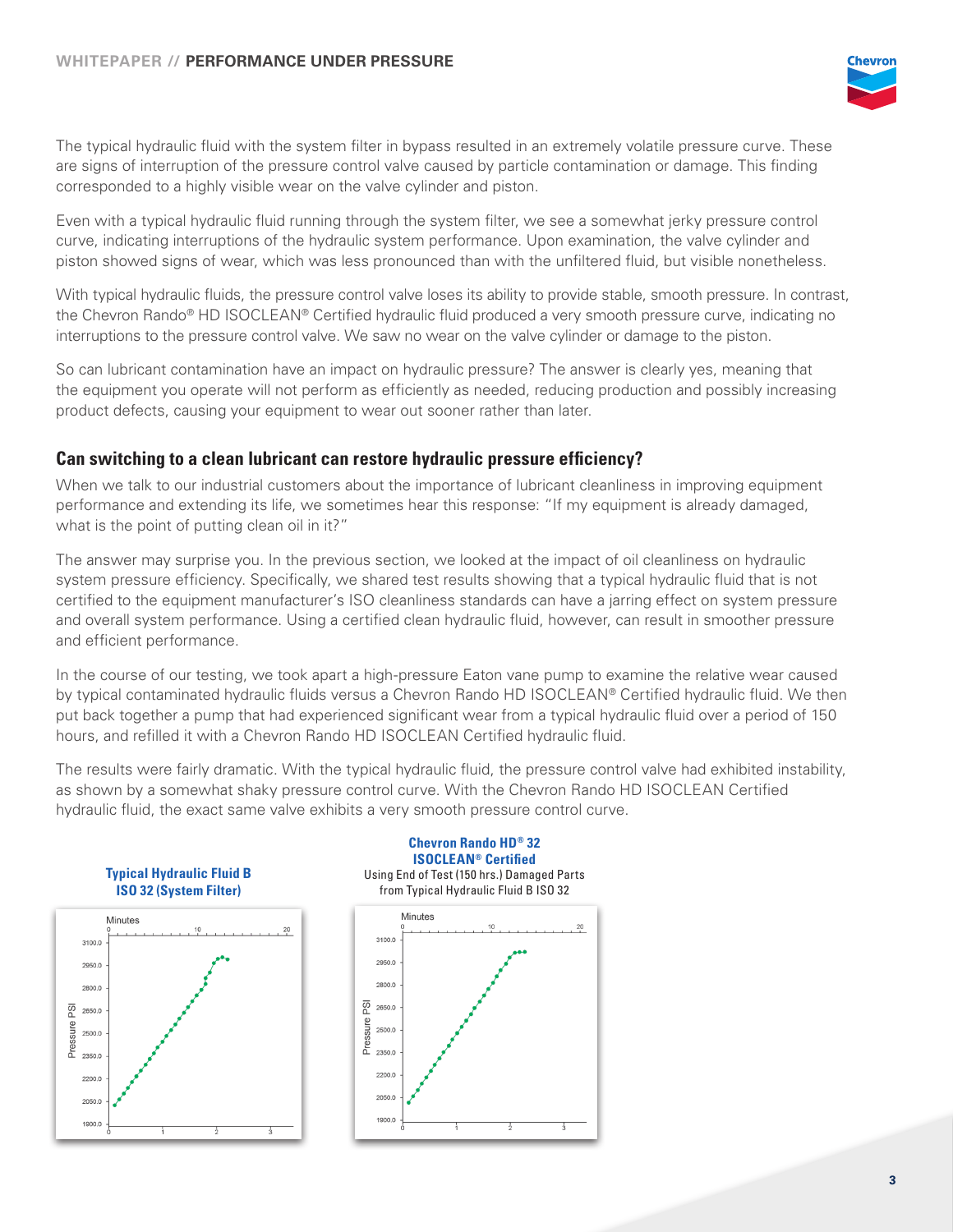

What this tells us is that you actually can stabilize a hydraulic system's fluid pressure and gain operating efficiency by putting a certified clean oil into a previously damaged system. Whether you're operating an excavator on a construction site or a plastic injecting molding machine, you're going to get much more efficient performance, higher production and improved quality by changing out a typical hydraulic fluid for a certified clean lubricant. You might even get many more hours of useful life out of the equipment that would otherwise have been cut short by sticking with a typical contaminated hydraulic fluid.

Our advice, of course, is always to "start clean." Our testing found a clear correlation between initial hydraulic fluid cleanliness and the amount of wear on hydraulic system components. We further concluded that fluid contamination can have a negative impact on system fluid pressure and efficiency.

#### **Hydraulic leaks: A telltale sign of particle contamination**

When lubricant sales representatives discuss hydraulic failures with maintenance managers, the conversation typically focuses on extending the life of the hydraulic systems (valves, cylinders, pumps, hoses). Since it is widely accepted that particle contamination found in new lubricants is one of the major causes of component failure, there is great validity in the fact that failures can be delayed or even avoided when lubricant cleanliness is properly addressed.

When a customer decides to proceed with a clean oil program, it begins by determining the correct ISO 4406 cleanliness for the component. To simplify the target for the system, use the specification for the component with the tightest ISO cleanliness specification as the standard for new oil being delivered. This is what we call validating the third specification for your lubricant, as everyone knows how important the viscosity grade and performance properties are. Overlooking this third lubricant specification, however, has dire consequences. While new, pre-filtered oil costs an incremental amount more, it offers a greater cost savings overall – through increased valve, cylinder, pump, hose and seal life.

Multiple OEMs have reported the benefits of clean lubricants, which are reduced component wear and extended rebuilds, leading to decreased downtime and reactive maintenance tasks. That said, asking for an increase in operating budgets can be challenging. First, maintenance personnel may not be tracking their failures or identifying RCAs (Root Cause Analysis) as to why failures are occurring. Rather, maintenance staff become accustomed to changing out the failed parts on a more regular basis and come to expect this status quo as the norm for their operation.

Also fueling the status quo, many industries that employ maintenance and repair workers must deal with frequent turnover. Employees who are exposed to an unsafe environment, or at a shop that can't stay on top of its tasks, are more likely to leave. Thus, reducing unscheduled activities not only has a direct impact to the bottom line, it can also improve shop morale. But even if you aren't convinced that lubricant cleanliness can save money or improve morale, as a maintenance manager the thought of a critical hydraulic system failure will keep you awake at night. Whether in-plant, on a construction site, or in an underground mine, if you have hydraulic equipment, you have plenty of maintenance tasks to think about, both scheduled and unscheduled.

Another common frustration with hydraulic systems is leaks. This too has some shops thinking it is normal and unpreventable. As maintenance personnel will attest, most of those leaks occur at rigid-to-flexible fittings where O-rings have simply failed. What many don't take the time to quantify is that small leaks add up quickly. Looking at the chart below, one drop in 10 seconds doesn't seem to add up to a significant amount, but imagine this was occurring with 25 out of the 100 hydraulic systems on site, which would add up to 1,000 gallons a year. Multiply that loss by the cost of your hydraulic oil, let's say \$10/gallon for example, that would mean a \$10,000 annual loss. Does it make sense to take that \$10,000 annual loss and reinvest it in a clean lubricant program?